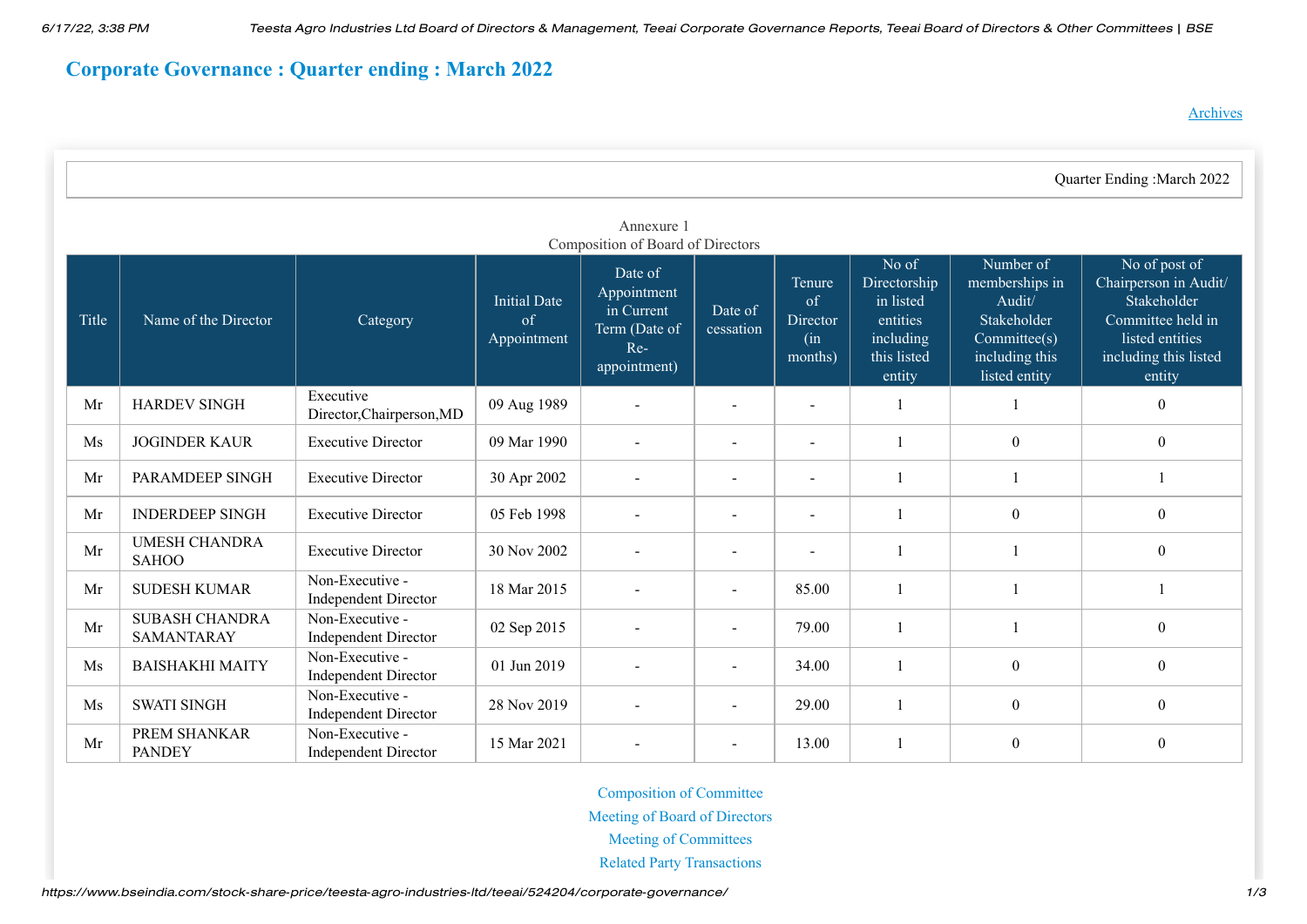## [Affirmations](https://www.bseindia.com/corporates/Affirmations.aspx?scripcd=282937&scode=524204&comName=TEESTA%20AGRO%20INDUSTRIES%20LTD.&Qname=March%202022)

#### Annexure 2 Website Affirmations

| Item                                                                                                                                    | Compliance status | Details of non-compliance |
|-----------------------------------------------------------------------------------------------------------------------------------------|-------------------|---------------------------|
| Details of business                                                                                                                     | Yes               |                           |
| Terms and conditions of appointment of independent directors                                                                            | Yes               |                           |
| Composition of various committees of board of directors                                                                                 | Yes               |                           |
| Code of conduct of board of directors and senior management personnel                                                                   | Yes               |                           |
| Details of establishment of vigil mechanism or whistle blower policy                                                                    | Yes               |                           |
| Criteria of making payments to non-executive directors                                                                                  | Yes               |                           |
| Policy on dealing with related party transactions                                                                                       | <b>NA</b>         |                           |
| Policy for determining material subsidiaries                                                                                            | Yes               |                           |
| Details of familiarization programmes imparted to independent directors                                                                 | Yes               |                           |
| Contact information of the designated officials of the listed entity who are responsible for assisting and handling investor grievances | Yes               |                           |
| Email address for grievance redressal and other relevant details                                                                        | Yes               |                           |
| Financial results                                                                                                                       | Yes               |                           |
| Shareholding pattern                                                                                                                    | Yes               |                           |
| Details of agreements entered into with the media companies and/or their associates                                                     | <b>NA</b>         |                           |
| New name and the old name of the listed entity                                                                                          | <b>NA</b>         |                           |
| Criteria of making payments to non-executive directors                                                                                  | <b>NA</b>         |                           |

# [Annual Affirmation](https://www.bseindia.com/corporates/AnnualAffirmation.aspx?scripcd=282937&scode=524204&comName=TEESTA%20AGRO%20INDUSTRIES%20LTD.&Qname=March%202022)

### [Affirmation](https://www.bseindia.com/corporates/Affirmation.aspx?scripcd=282937&scode=524204&comName=TEESTA%20AGRO%20INDUSTRIES%20LTD.&Qname=March%202022)

Annexure 3